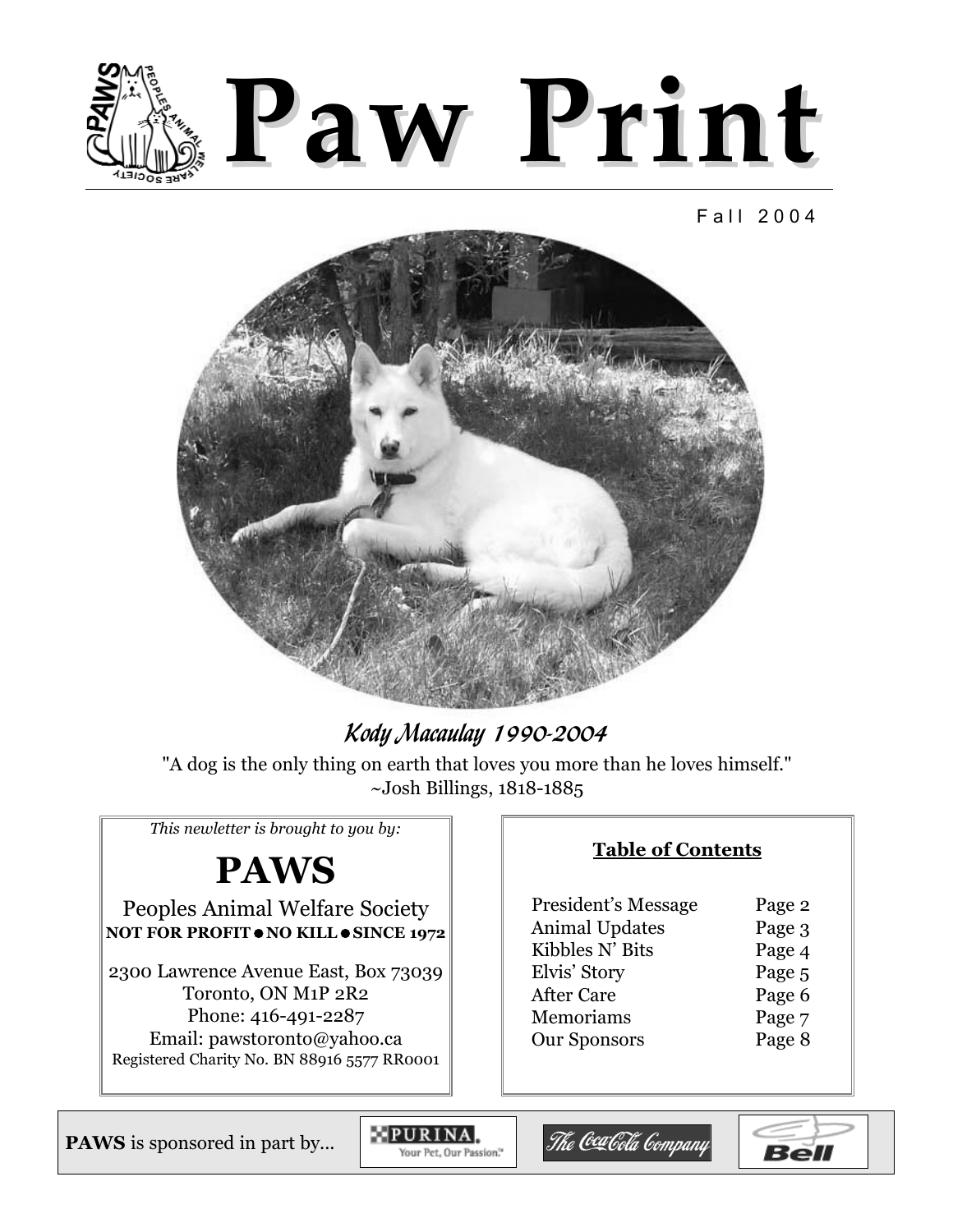$\mathbf{W}_{\text{b}}^{\text{e}}$  strive to keep up with the demands for help, but how does one make the decision to rescue one dog or cat over another? This is not a question we want to address … we want to help them all.

The Spring and Summer of 2004 saw requests for help at an all-time high and PAWS stepped up to the plate on many occasions: rescuing stray animals who were starving in the streets, taking "at risk" animals from pounds, providing a shelter for mothers, kittens and adults alike … but we have spread ourselves enormously thin, almost to our breaking point. Our limited resources have created their own challenges. We are beginning to see overcrowding in our shelter and a vet bill that exceeds \$18,000 … PAWS has had to put a moratorium on our rescue work to focus on fundraising and adoption … NOW is the time for all PAWS members to HELP. Money has become essential to achieving our goals. We understand that not one person can cure our financial woes however, as Helen Keller once said, "Alone we can do so little together we can do so much." PAWS needs the support of our members now … and here are some ways you can help:

1) Become a monthly donor: by issuing 12 post-dated cheques in whatever amount you see fit;

2) Networking: tell your friends, family, co-workers, neighbours - share this newsletter with them - spread the word about the wonderful work PAWS does;

3) Add to your brood: give one of our newly rescued pets a loving home … visit www.petfinder.org/shelters/ON94.html to see who we currently have up for adoption;

4) Encourage your place of business: corporate donations are always welcome and acknowledged; or find out what kind of programs are available where your employer will match donations or support your volunteer hours (ie: Bell Canada);

5) Host a garage or bake sale;

6) Workplace collection: organize a dress-down Friday - pay a toonie wear your jeans.

# Message from the President...



These are just some of the many things you can do to raise money and awareness for PAWS, and every cent benefits the animals because, as you know, PAWS is run exclusively by volunteers.

PAWS is also looking to teachers to help us spread the word - help us to organize educational days for your class - we'll provide some great animals to show and we'll do the telling as well.

ANNOUNCEMENT: Our Spring Bazaar is scheduled for May 7th, 2005 so mark it on your calendar. We will need reliable volunteers. Due to limited storage space, collection of goods (in clean, saleable condition) for this event begins on March 15th, 2005. Details will follow.

In closing, I would like to thank some of our corporate sponsors for donating their products, services, and some much needed funds: Nestle-Purina Pet Care, Teresia Rowatt Piano Studio, The Coca-Cola Bottling Company, Bell Canada, D.M. Williams and Associates Ltd., Ryder Truck Rentals and The Copy Connection and The Mirror/Guardian Newspaper. Your continued support is greatly appreciated.

At PAWS we speak for those who have no words, just a loving purr, a playful bark and a sooth-

ing coo … on behalf of them, I thank you in advance for your generous support.

Kimberly Heys President

You may recall reading about Jasper in our Summer issue of Paw Print. He is STILL IN DESPERATE NEED of a loving home and has tested positive for Feline Leukemia Our veterinarian however, has indicated that there is only a 25% chance that this disease may ever actually surface …



Please put the word out to people who either do not have any other cats or who already have a cat who has tested positive for FeLuk …

Contact Kim at (416) 491-2287 or kim@pawstoronto.org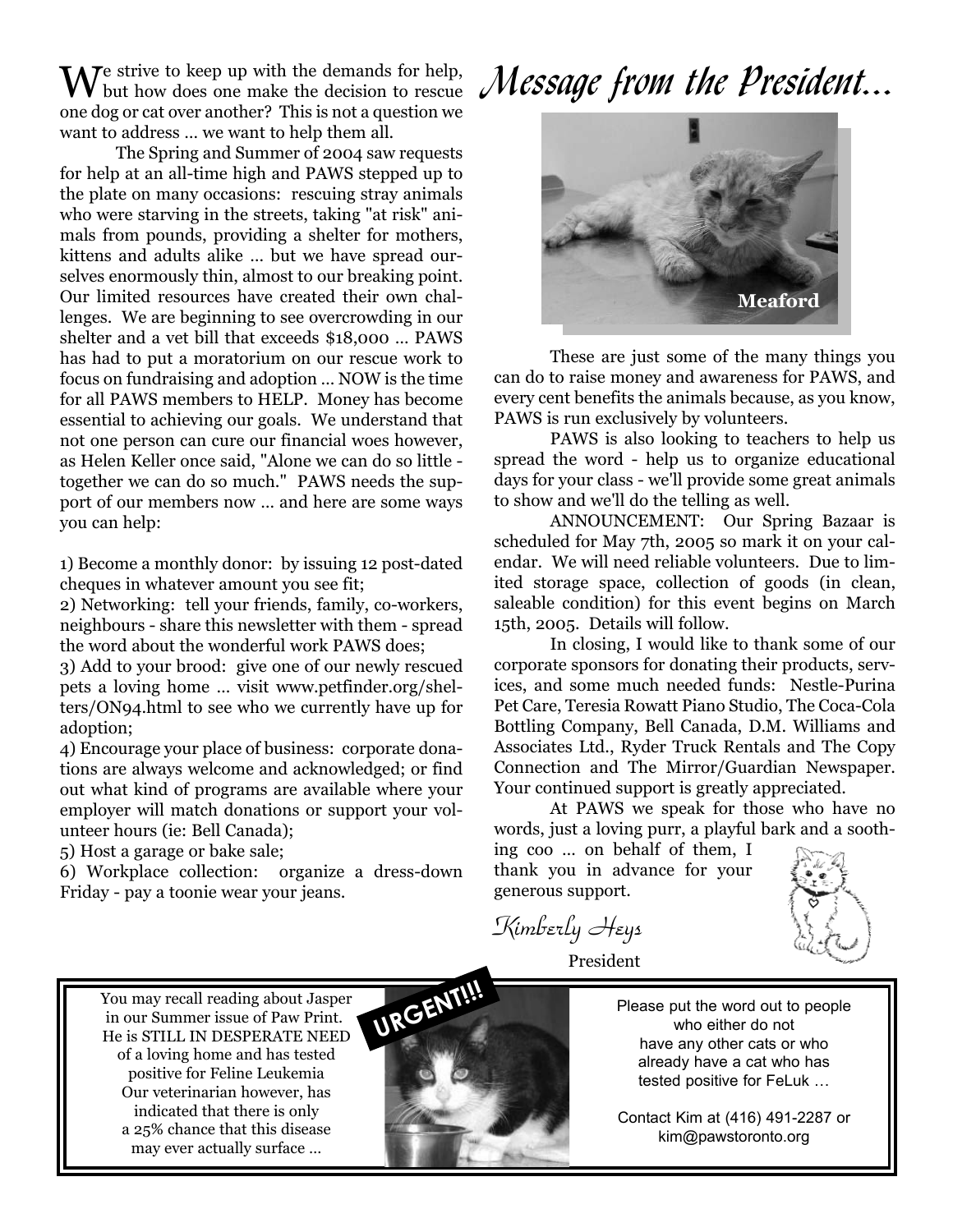Dear PAWS Supporters:

**Here are some of the animals YOU HAVE RECENTLY SAVED!**



# *I NEED A HOME!*

(Some of our recent rescues)

**NOTE** - If we included all of our recent rescues - the entire issue of Paw Print would be bursting at the seams please refer to www.pawstoronto.org and link to Pet Finder to view pictures and descriptions of special pets looking for loving, responsible homes (you may also view our "Happy Tails" section for success stories) and we suggest that you check-in from time to time as this information changes regularly.

**ADORABLE KITTENS** - At the time of printing, we have 5 pairs of healthy, frisky kittens who are growing up faster than words can say. Some of their Mom's are feral … some are friendly. Can you help?

**URGENT** - FOSTER HOMES more desperately needed than ever before … there are more Mom's and kittens out there than we have space for … PLEASE … consider providing a room in your home for this purpose and enjoy what a fulfilling experience this can be.

**SMUDGE** - Smudge was rescued by PAWS several years ago (his owner had passed away and he and his pal Pepper were left in a vacant apartment). We found both cats great homes (separately) but sadly, Smudge was diag-



nosed with diabetes and was returned to us. Smudge is doing very well and Secord Animal Hospital has kindly fostered Smudge since May of 2003!!! Secords has offered to accept him as a clinic cat … but we would much prefer to find Smudge a special home … Can you make room in your heart and home for this

deserving feline??? If you have experience administering insulin shots and would like to give it a try call us now!

**NINJA** - Quite a charming older black puddy tat of approximately 13 years young … he's neutered and in excellent health.

You can help these and other animals by networking!!! Both for homes and for much-needed/fully tax deductible donation. Why not send an e-mail to everyone in your address book? Fellow co-workers? Do you have friends, family or neighbors who would provide an excellent home for a cat/kitten/dog or puppy that we have rescued?

# *I FOUND A HOME!*  (Some of our recent adoptions)

**MISS M** - you may recall reading about Miss M in our last issue of Paw Print. We are thrilled to report that this beautiful little lady has found a wonderful new home! In fact, "Deborah" not only adopted Miss M (who only has one eye due to an injury) but also adopted **SYDNEY** (one of many cats to find her way to PAWS this past summer) who is a special 8 year old calico. *Special thanks to Margot and Dave who did so very much for Miss M!!*

**MEAFORD** - Rescued by our President, Kim, while on vacation and on her Birthday (see page 2 for his picture his ear will never stand up again as his ear-mites were left untreated for so long) this precious little fella was about to cross a very busy intersection in northern Ontario. Kim stopped her car to ensure that he was returned to safety when she noticed dried blood around his head and ears … as well as injuries/bite wounds from fights with other animals on his legs. A very special thank you goes out to to the Century Stone Inn in Orillia, ON who allowed Kim to keep Meaford with her that evening. Meaford has been neutered, fully vaccinated, de-wormed and blood-tested (results negative!) and has found a terrific new home with a special family and their pets.

**SUZY** - With thanks to Laszlo Elo and Pet Valu at Agincourt Mall - Suzy found herself a lovely home with a wonderful couple … one of whom is part owner of a vegetarian restaurant in downtown Toronto … please see page 8 for more information on "Fresh".

**AMBER** - Please see "Moving On" - in place of Elvis' Story in this issue - page 5

#### **PAWS Adoption Policy:**

PAWS adopts animals with the understanding that, should the placement not prove to be successful for any reason, the animal is to be returned to us. WE NEVER EUTHANIZE THESE ANIMALS. If possible they will be re-adopted. If not, they live out the rest of their lives at our shelter. If an animal has been diagnosed with a terminal illness, they are lovingly cared for at the PAWS shelter for as long as they are pain-free and enjoying a decent quality of life. Until such time as they are ready to cross the rainbow bridge ...

*Your continued support* **of this unique NO-KILL organization means more than words can say!**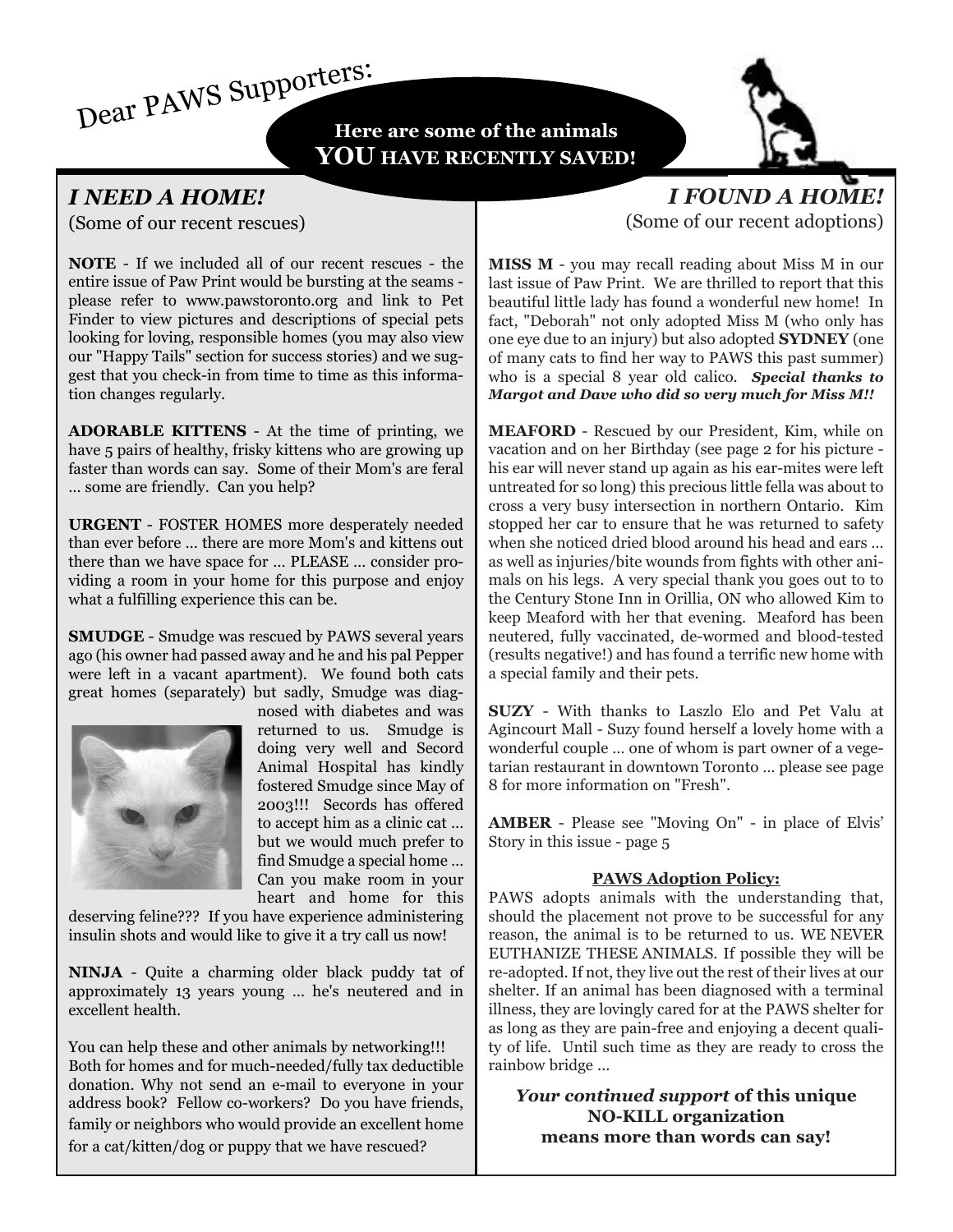

Thank you for taking the time to read this issue of PAW Print. Please feel free to pass it along to a fellow pet-lover for their reading enjoyment. We always welcome new members! By spreading the word about PAWS (a strictly NO-KILL organization managed exclusively by volunteers) you are helping those *who can not help themselves.*

#### RESCUE ANGELS

Tail tucked between your legs, Confusion in your eyes-I know it's hard to understand That Someone heard your cries. When loneliness is all you know and pain is all you feel-And no one can be trusted, And hunger's all too real. That's the time the Lord sees you And lets you know He's there. That's when He sends His messengers-The hearts that love and care. Yes, rescuers are angels-You cannot see their wings, They keep them neatly folded As they do their caring things. The medicine to make you well Good food to make you strong, And finally to help you learn, That hugs are never wrong. The perfect place then must be found-The home where you can live Secure and safe and happy-With joy to get and give. When you reach your Forever Home, Your place to feel whole, The Angels smile, and off they go-To save another soul.

© 2000 Buster The Rhymin' Rescue Dog w/Julie W. Smith *Permission given by me and Buster to pass this on to all the Rescue Angels*

"The greatness of a nation and its moral progress can be judged by the way its animals are treated... I hold that, the more helpless a creature, the more entitled it is to protection by man from the cruelty of man."

#### -Mahatma Gandhi- 1869-1948



**WOULD YOU ADOPT THIS CAT?**

"Lucy" would have been deemed "unadoptable" by others ... She now cuddles with her new companion and sleeps under the covers at night! PAWS never deems 'ferel' cats unadoptable as we have had great success teaching them to love and trust their human companions.

**YOU KNOW** that PAWS has rescued dozens of friendly, healthy animals from 'pounds' this past summer! Yes, these animals would have been euthanized. We thank YOU, our members/donors for making these rescues possible. Please help us … to continue to be the voice for those who can not speak

**DID**



#### **THANKS to The Forshaw Family and Pet Valu**

at Agincourt Mall for providing foster care in their store until perfect homes are found. Our program with Pet Valu is entering it's 8th year … with hundreds and hundreds of cats, kittens and other small animals placed in very carefully selected homes.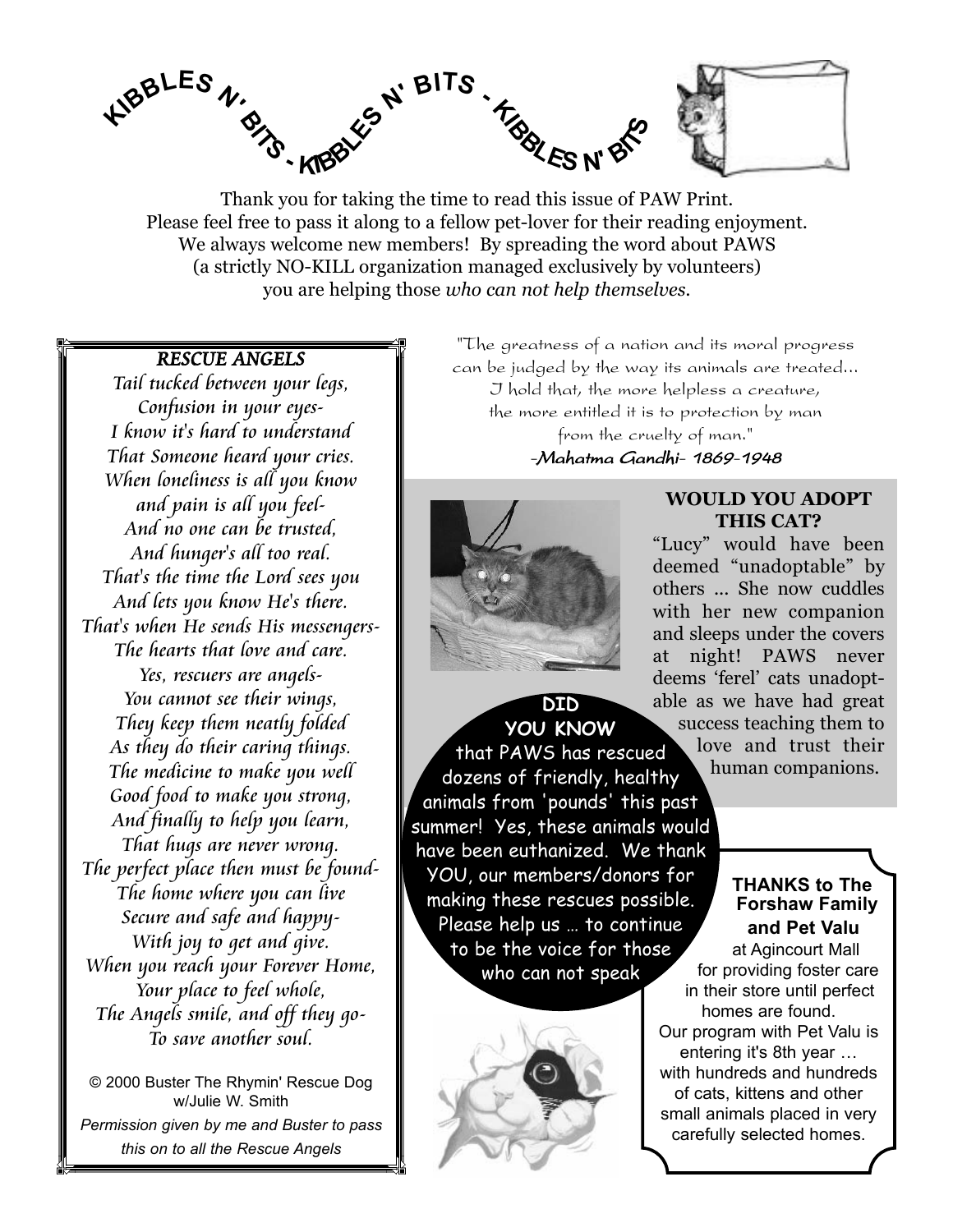Elvis was a tabby who died very suddenly of a massive blood clot which paralyzed his back legs - while resting leisurely on his favourite couch. In his lifetime he had moved 5 times, crossed the country twice both on an airplane and in a car, and had spent several weeks at a vet clinic due to weight related issues. At the time of his death Elvis was 12 and weighed 21 pounds … these are his stories.

# Moving On...

If I could be perfectly honest with you, most<br>of my feline friends don't like the vet, some<br>go to great lengths not to go. We can sense f I could be perfectly honest with you, most of my feline friends don't like the vet, some it you know - it's not that we know the word "vet", or that we can spell it (V-E-T) - but we know by the way that you tip-toe around us, the way you surreptitiously go take out the carrier, the way you whisper around us, or even become overly friendly that morning … but I for one never minded the vet. Sure I'm not fond of the pricking and poking, the cold heart listener thing, or the squeezes to the abdomen - I figure it will be over sooner if I just lie there and take it … I do get a mild form of revenge though: when they use that heart listener device I purr extra loud so it reverberates in their ears.

Going to the vet also means socializing; finding out how others are doing and how your human stacks up. Depending on the length of the stay determines the amount of socializing. In my lifetime I had two extended stays at the vet, and in that time I got to meet a lot of interesting feline friends, I found out that my human stacked up pretty good against others, and that you got treated better if you acted all friendlylike. During both my stays I was allowed to wander freely throughout the clinic - I introduced myself to many new animals and tried to let them know that they shouldn't worry, assuring them that the doctors were going to take good care of them. In many of my stories I think back to my days in the vet clinic and remember many of my friends and acquaintances, the sick, the healthy, and those knocking on death's door - those are the saddest ones of all - the ones whose lives were nearing the end and they knew it … they just wished their humans had the strength to make the right decision for them, and the strength to be able to grieve and move on.

A lot of us believe that no human is complete without a pet companion, be it dog, cat, rabbit, guinea pig, ferret … whatever your ilk, we are here to love you and be loved in return. We ask for food, shelter, and love - and in return we give you the warmth from our hearts and bodies, and our unconditional love. While we have all seen "significant others" enter and leave your lives our love is constant … we bring joy to your saddest day and love to you always. What we really ask from you is the strength to know when to say good-bye … we would never let you suffer alone, don't let us suffer any longer than necessary; of course mourn our passing but then move on and find some other to take our place, another pet that will love you … because we all need someone to love and your pet will be that someone. No matter what happens in the outside world … you'll always need your best friend - and we're happy to be there ...

## **PAWS Editorial …**

Not all cats are as lucky as Elvis. Thousands of animals are abandoned each year, left to fend for themselves by thoughtless owners who, for one reason or another, did not take their commitment seriously. Please remember that shelters are not cures for the problem … we are band-aid solutions for a growing concern.

Please help support PAWS so that we can help get these animals off the street and into permanent responsible and loving homes.

Join Elvis every issue for another adventure and be sure to check out the PAWS website, coming this Spring, www.pawstoronto.org for more interesting and informative stories.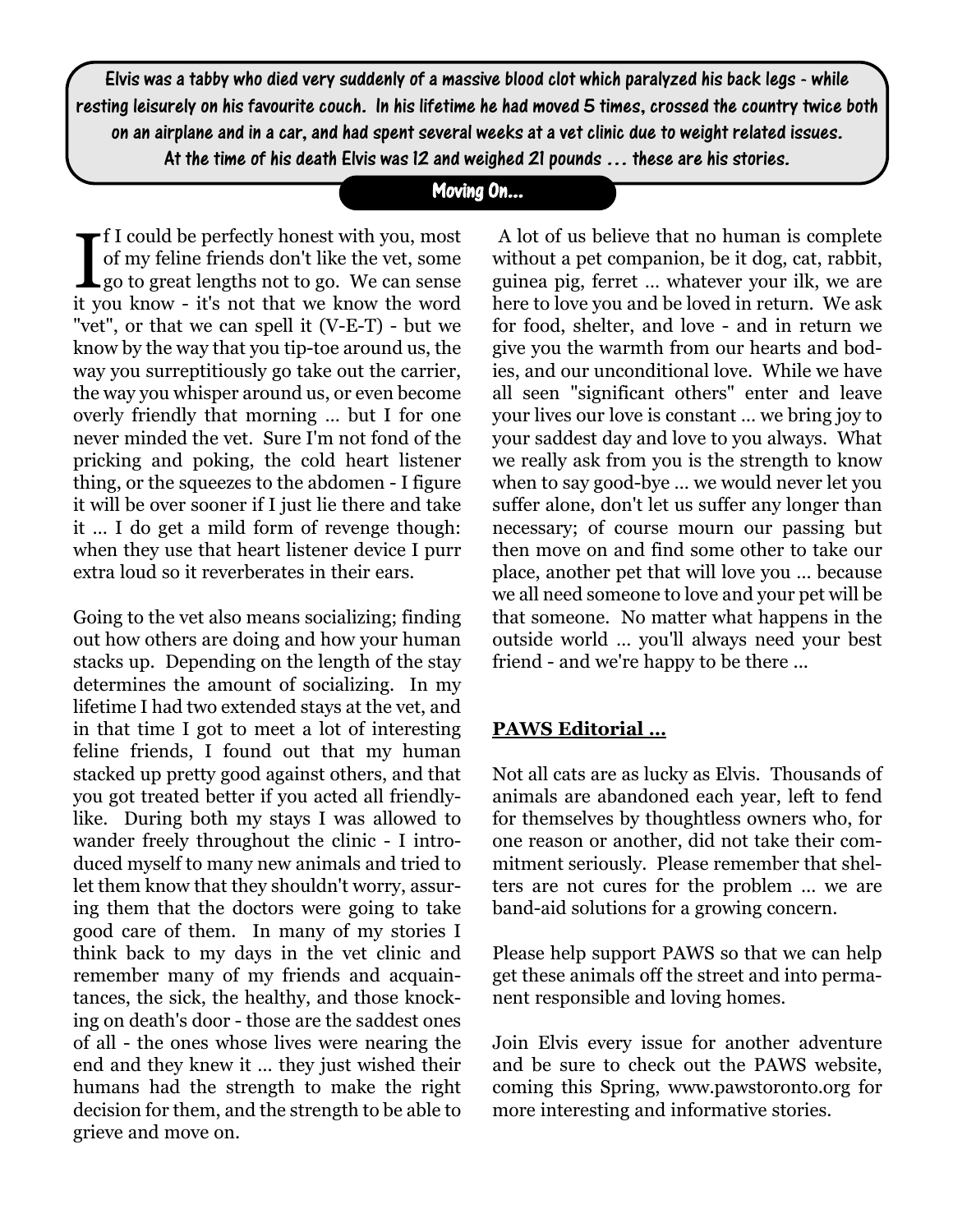**SMOKEY AND TIGER** (sisters) are two very beautiful, well-dispositioned - but lonely cats. Sadly, both their owners (husband and wife) passed away from cancer this year. They have been alone since April with only daily visits from a cat sitter. They are mature (healthy 10 year olds), declawed, fully vaccinated and indoor cats. Smokey is a beautiful grey and Tiger is a grey striped. If you are interested in adopting these two special ladies...

#### *MESSAGE FROM THE EDITOR:* **Thankfully these two precious felines found special homes prior to going to print with our newsletter. Don't let this happen to your pets!!!**

This is a terrible reality for many innocent animals - no matter what your age or health. Please make arrangements "just in case" ...



One of the realities of life is that through an untimely tragedy or by natural aging, a beloved pet may well survive us. Pets are members of our family and we need to think about their care and protection when we can no longer provide it. Don't overlook your pet(s) when making your estate plans.

If there is someone whom you think may agree to take your pet(s), talk it over with them now. If they have reservations, now is the time to find out.

Should you wish to have your pet(s) taken in by a responsible, no-kill shelter such as PAWS, you can indicate whether you wish for them to live out the rest of their natural lives at the shelter, or have the shelter find them a new, loving home. Here is a sample provision you can insert in your will to protect you pet(s):

*"If at the time of my death I own a pet or pets, I direct my Executor to deliver them as soon as possible to PAWS (Peoples Animal Welfare Society), (a) to be cared for there until a suitable permanent home is arranged OR (b) to be cared for at their shelter for the rest of their natural lives. I further direct that a bequest of \$ \_\_\_\_ be paid to PAWS (Peoples Animal Welfare Society) in consideration of their good work."*

You should discuss such provisions with your lawyer, amend them as need be and then update your will without delay..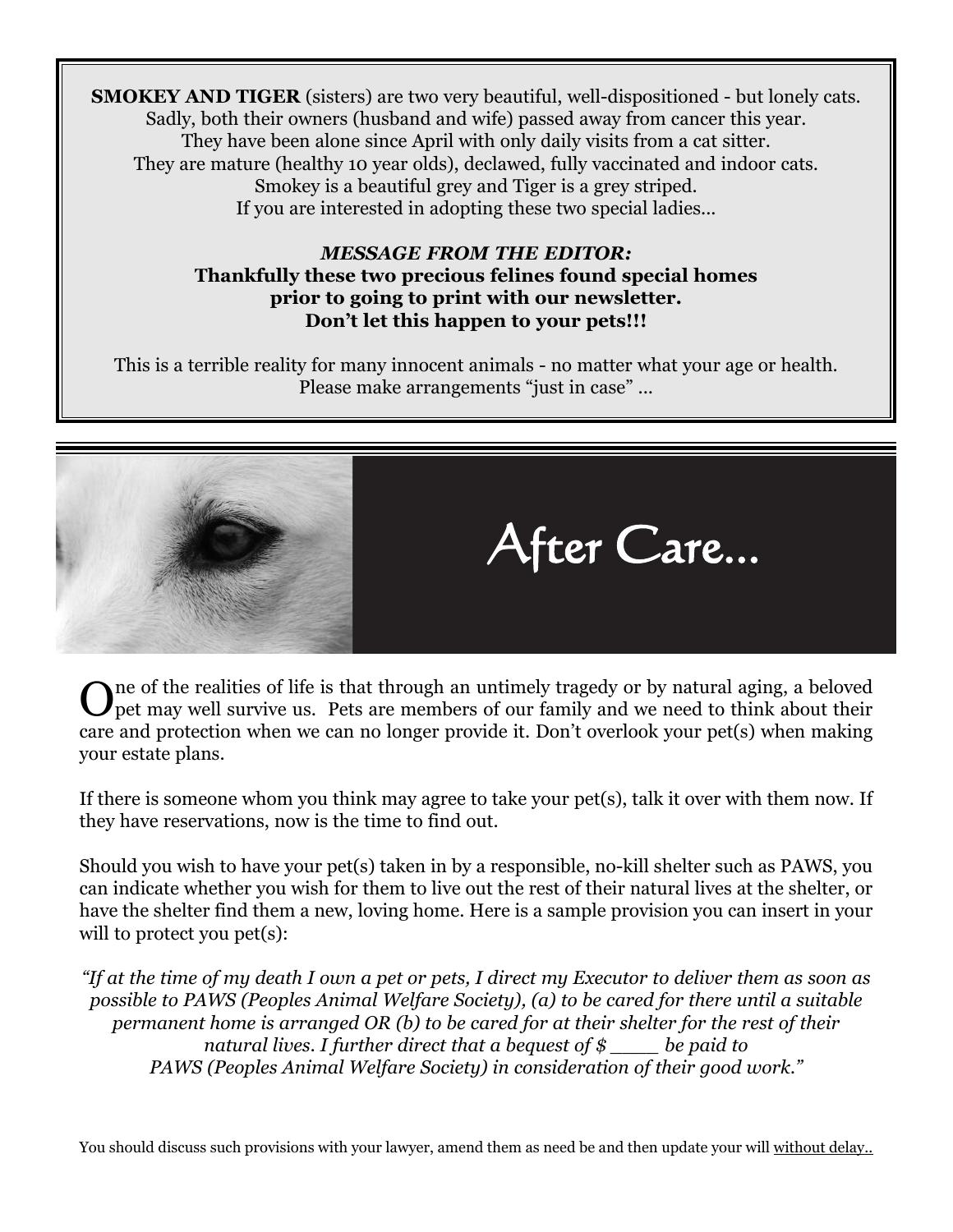

# Memoriams...



**Abigail and Elvis**

Will live in our hearts forever.

-The Metalin Family

#### **Kody Macaulay Lovingly remembered by her family - see picture on cover**

"Our beloved Kody … you came into our lives as a precious bundle of white fur and you left us as a beautiful, loving and gentle husky. We were blessed with 14 years of your love and loyalty. You filled our hearts, our souls, our lives. The first day without you, our treasured music box holding the majestic white husky miraculously played the first three notes of "memories" … we knew you had reached the Rainbow Bridge. Our lives will be forever changed as we adjust to an unfamiliar routine, but the love and precious memories will be forever etched in our hearts. We love you Kody Girl …"

**Lisa Suzanne Coristine** 

민민민민

A truly special young lady who lost her battle with cancer this past June …

Lisa will always remain an inspiration to us to stay strong in difficult times.

Heartfelt sympathies to her many friends and family - Olivia, Meredith and Kimberly



**Harley**  "Frank and I still miss Harley everyday as do his feline companions Lucy, Jake and Elsa"

-Joanne and Frank Ryan

**Elvis and Abigail** Tributes to two cherished pets … -Gloria & Sidney Pinkus

**Yoda**

It is amazing how Yoda touched our lives in such a short time - we miss him - -Deborah Williamson

#### **Tiffany Heys**  Fondly remembered by Ricki and the clan at the shelter … Finally re-united with her life-long pal Tiger … *We miss you Baby Tiff*  -The Heys Family and Katie and Laszlo Elo

**Elvis Pinkus** Warm memories of Elvis -Donald and Marion Felker

"Elvis had international connections … his cousins in California also loved and miss him very much" - Madeline and Garry Goodman



#### **In memory of Nicholas Milner**

Altair Fund at the Toronto Community Foundation

**Samantha**

lovingly remembered by Shirley and Randy Finbow and the Rowatt Family

| <b>Angel</b>        |
|---------------------|
| In loving           |
|                     |
|                     |
| memory<br>-Edit Zaj |

**Whiskers & Smokey**  With fond memories...

-H. Paterson

**Isobel Cummer** In her 95th year … loving memories from The Heys Family

**Brandy** (formerly known as Tiger) A wonderfully friendly cat who was rescued from a 'pound' by PAWS approximately 5 years ago. Brandy, sadly, left us in August and we offer thanks to Boardwalk Animal Hospital who provided him with the best of care and who were so supportive of the terrific family who adopted him and who only had a few short years to enjoy him. Brandy stayed by the side of one of his "owners" through a terrible illness - he was such a loyal pet!

> **Max** Beloved pet and trusted friend - forever in my heart - Kristi Wright

These precious pets had special families who loved them dearly.

Your support of PAWS ensures that these and other families will find new companions to love. PAWS would like to extend their condolences to these and others

who may have lost loved ones since our last issue.